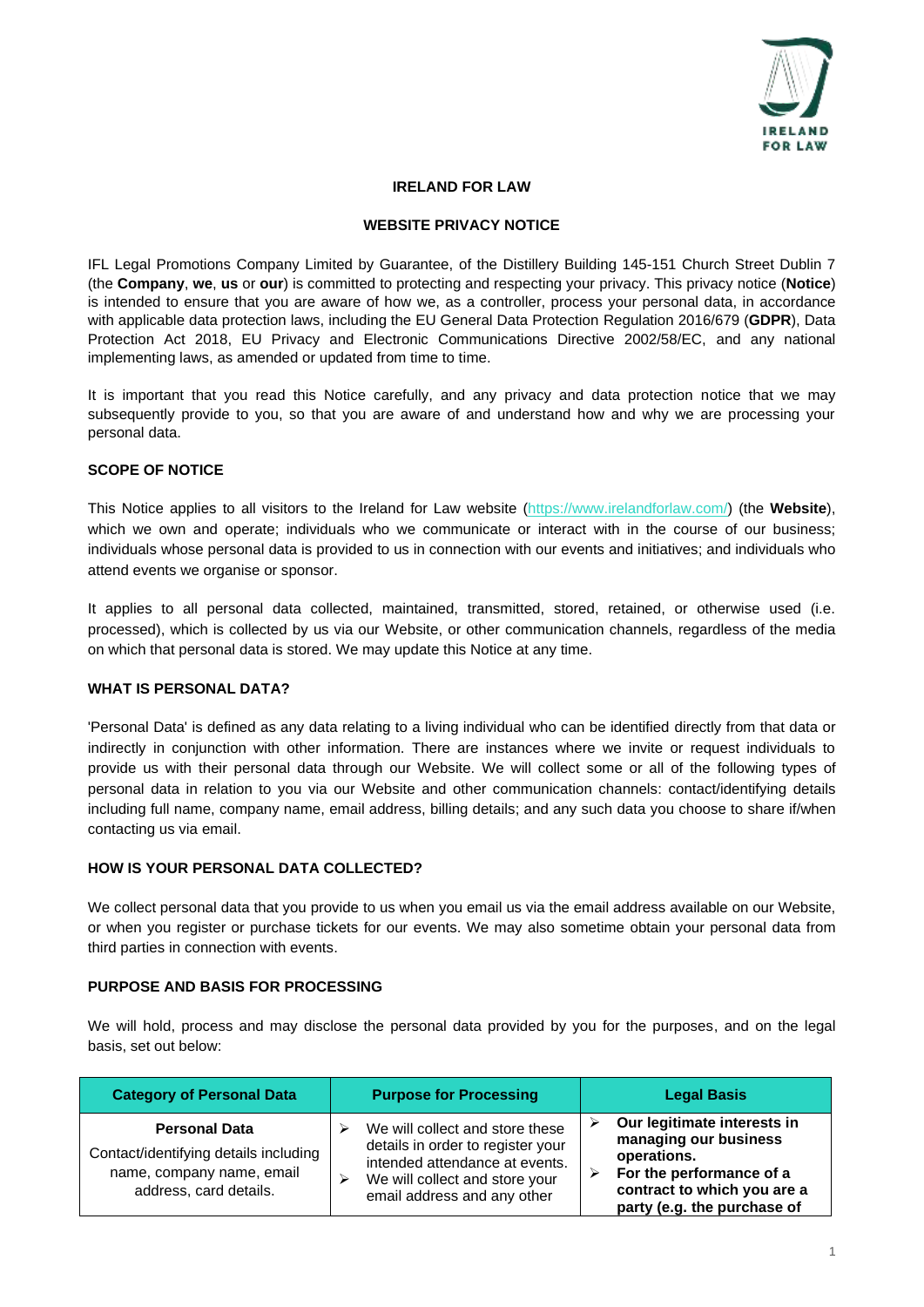

|                                                                          | personal details you elect to<br>disclose to us in order to<br>respond to your queries /<br>correspondence.<br>We will collect and store your<br>⋗<br>personal data in order to<br>manage our relationship with<br>vou. | event tickets).                                                                                                                                               |
|--------------------------------------------------------------------------|-------------------------------------------------------------------------------------------------------------------------------------------------------------------------------------------------------------------------|---------------------------------------------------------------------------------------------------------------------------------------------------------------|
|                                                                          | We will collect and use your<br>⋗<br>personal contact details for the<br>purpose of sending you direct<br>marketing communications<br>about our events and<br>initiatives.                                              | Your consent, which can be<br>⋗<br>withdrawn at any time<br>(without affecting the<br>lawfulness of processing<br>based on consent before its<br>withdrawal). |
| the purposes of establishing, exercising or defending legal proceedings. | We may also need to use the personal data collected via our Website (and other communication channels) for                                                                                                              |                                                                                                                                                               |

**CHANGE OF PURPOSE**

We will only use your personal data for the purposes for which we collected it, unless we reasonably consider that we need to use it for another reason, and that reason is compatible with the original purpose. If we need to use your personal data for an unrelated purpose, we will notify you by updating this data protection notice and we will explain the legal basis which allows us to do so.

# **RECIPIENTS OF YOUR PERSONAL DATA**

Where this is relevant to their roles, Company staff and in some cases third parties, will have access to your personal information. It may be necessary from time to time for us to disclose personal data to third parties or agents, including, without limitation to, the following third parties or agents, and others as may be required from time to time:

- Third parties to assist in the administration, processing and management of certain activities pertaining to the provision of past, current and prospective services.
- Individuals or companies we engage to carry out specific services, functions or consultancy work.
- Sponsors of our events;
- Regulatory bodies to whom we are obliged or required to disclose information, including the Courts and Courtappointed persons;
- Legal advisors;
- Relevant Government departments and agencies, as are represented on the Implementation Group for Ireland for Law, including the IDA,
- The Bar of Ireland and the Law Society of Ireland
- Other support service providers necessary to assist the Company with the above.

We will inform you in advance if we intend to further process or disclose your personal data for a purpose other than the purposes set out above. We take all reasonable steps, as required by law, to ensure the safety, privacy and integrity of such data and information and, where appropriate, enter into contracts with such third parties to protect the privacy and integrity of such data and any information supplied.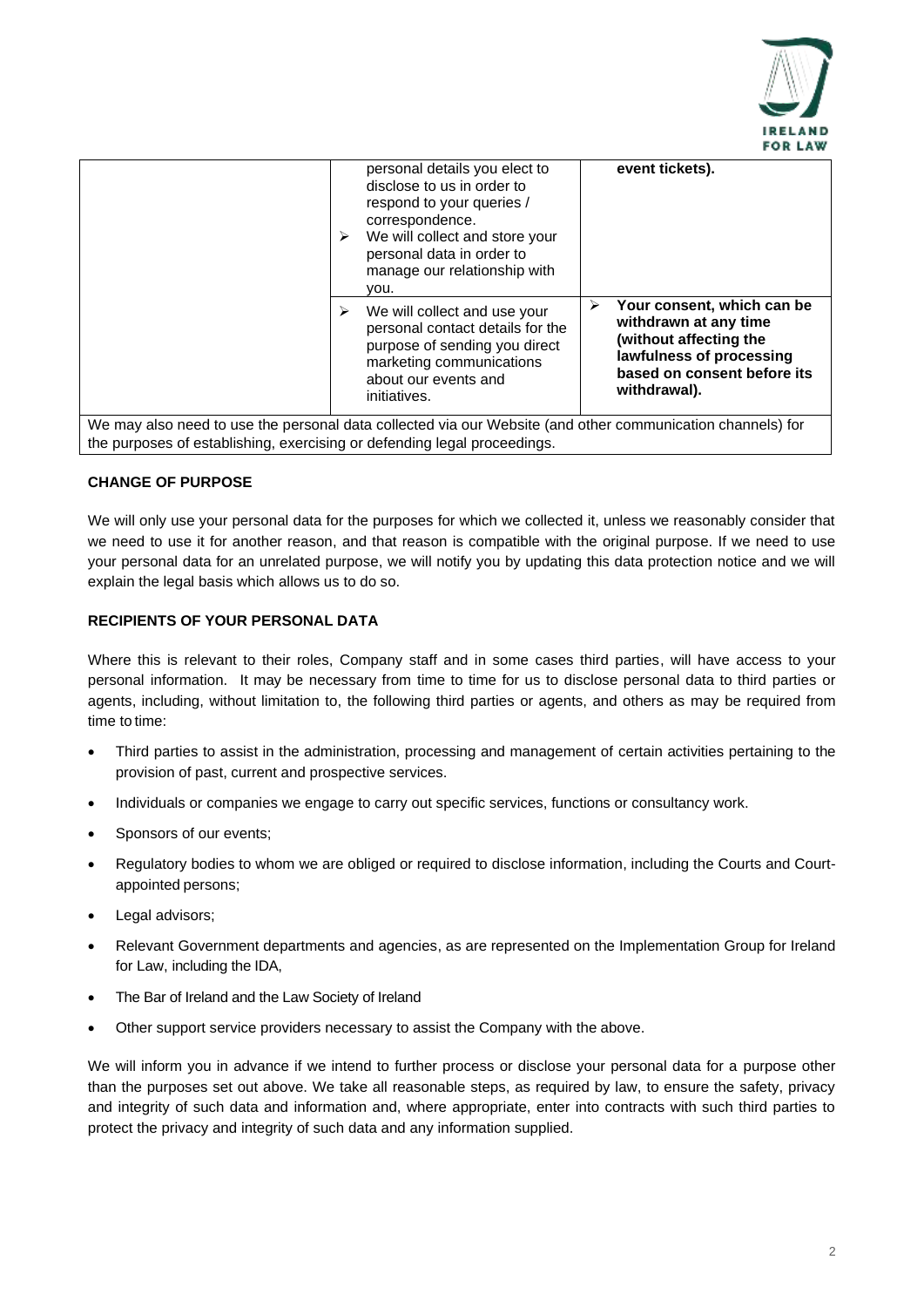

## **CROSS-BORDER DATA TRANSFERS**

The personal data that we collect from you may be transferred to, and stored at, a destination outside the European Economic Area (EEA). Where we transfer your personal data outside the EEA we will do so in a manner compliant with Chapter V of the GDPR.

# **DATA RETENTION**

We will store your personal data only for as long as is necessary for the purposes of providing access to our Website and related services to you; as required by law or regulatory guidance to which we are subject, and for the exercise or defence of legal claims that may be brought by or against us.

For further information concerning our data retention practices please see the Contact Us section below.

#### **LINKS TO OTHER WEBSITES**

Our Website may, from time to time, contain links to and from other websites. If you follow a link to any of those websites, please note that those websites have their own privacy notices and we do not accept any responsibility or liability for those policies. Please check those policies before you submit any personal data to those websites.

## **SECURITY AND STORAGE OF PERSONAL DATA**

We are committed to protecting the security of your personal data. We use a variety of security technologies and procedures to help protect your personal data from unauthorised access and use. As effective as modern security practices are, no physical or electronic security system is entirely secure. We cannot guarantee the complete security of our database, nor can we guarantee that information you supply will not be intercepted while being transmitted to us over the Internet.

Although we will do our best to protect your personal data, we cannot guarantee the security of your personal data transmitted to our Website. Any transmission of personal data is at your own risk. Once we receive your personal data, we use appropriate security measures to seek to prevent unauthorised access or disclosure.

## **AUTOMATED DECISION-MAKING**

Automated decision-making takes place when an electronic system uses personal information to make a decision without human intervention. We do not envisage that any decisions will be taken about you using automated means, without human involvement in the decision-making process, however we will notify you in writing if this position changes.

# **YOUR RIGHTS IN RELATION TO YOUR PERSONAL DATA**

You have the right to request access to, rectification, or erasure of your personal data, or restriction of processing or to object to processing of your personal data, as well as the right to data portability. The following is a summary of what these rights involve:

- **The right of access** enables you to receive a copy of your personal data.
- **The right to rectification** enables you to ask us to correct any inaccurate or incomplete personal data.
- **The right to erasure** enables you to ask us to delete your personal data in certain circumstances, for example where it is no longer necessary for us to process it.